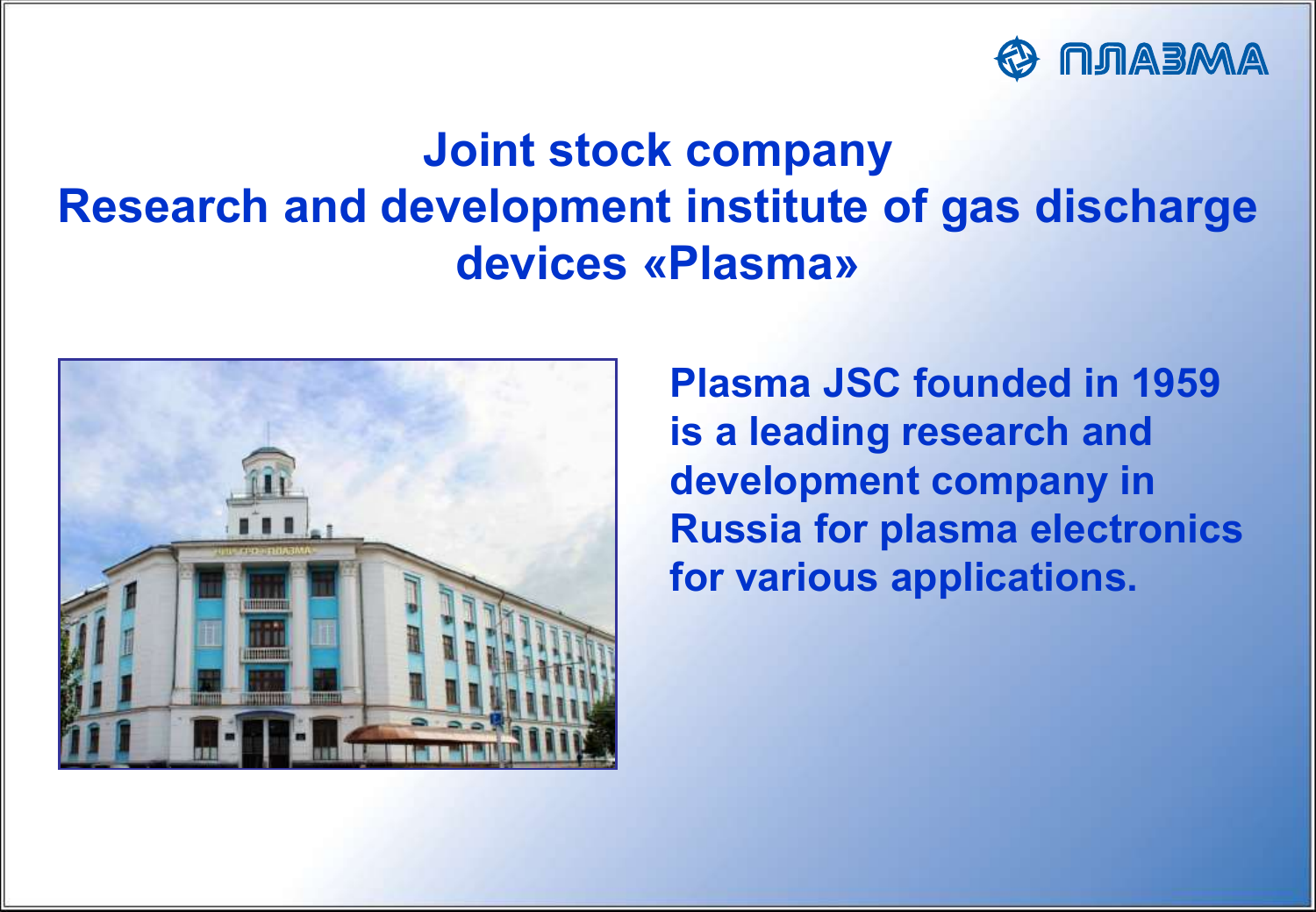

**Plasma JSC products are delivered to 36 countries of the world, including USA, Japan, Germany, France, Italy, Switzerland, South Korea, Taiwan, China etc.**

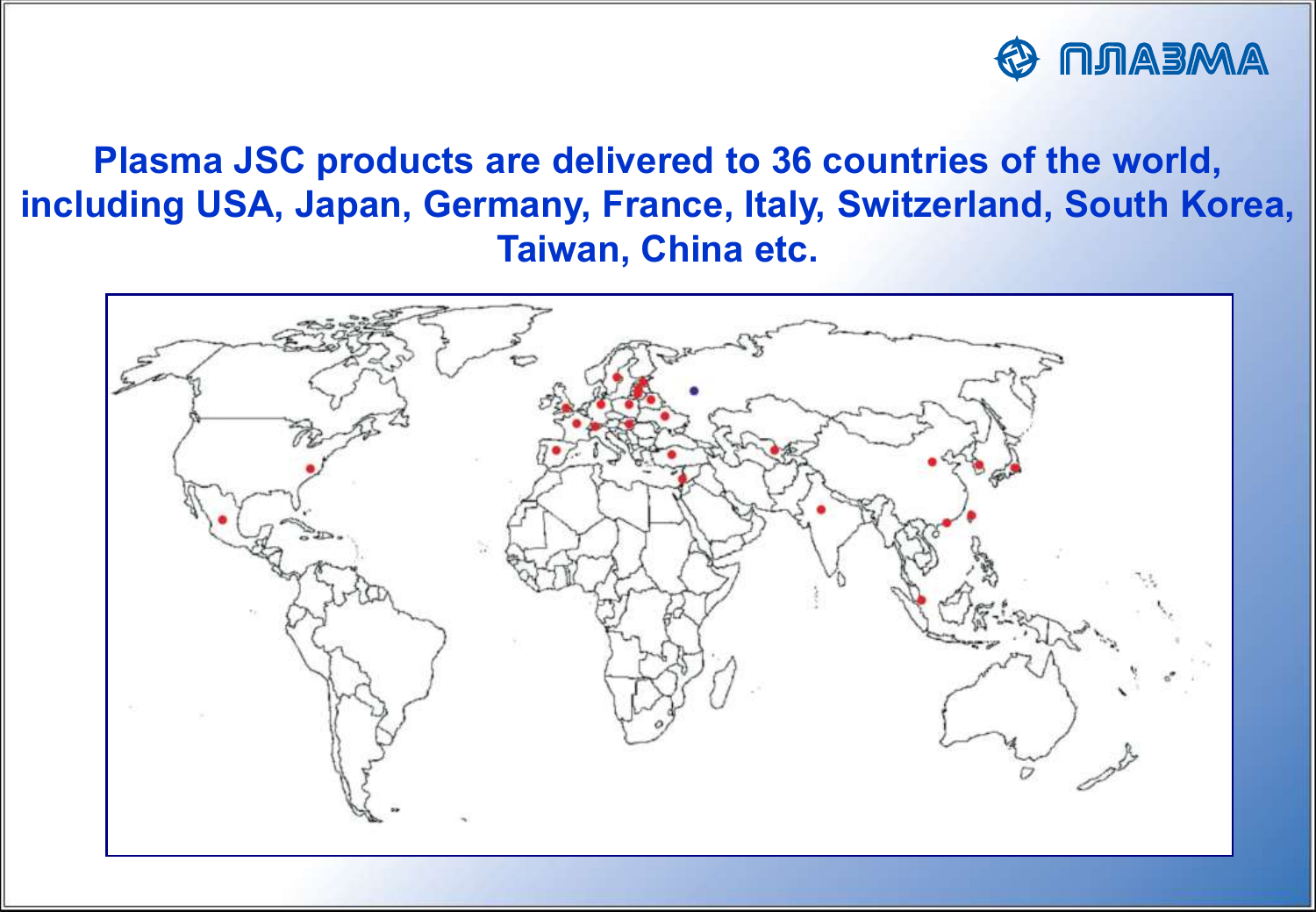

# **Main products**

## **Plasma display panels Gas lasers**









#### **Gas-discharge devices Industrial ceramics and metal-ceramic units**



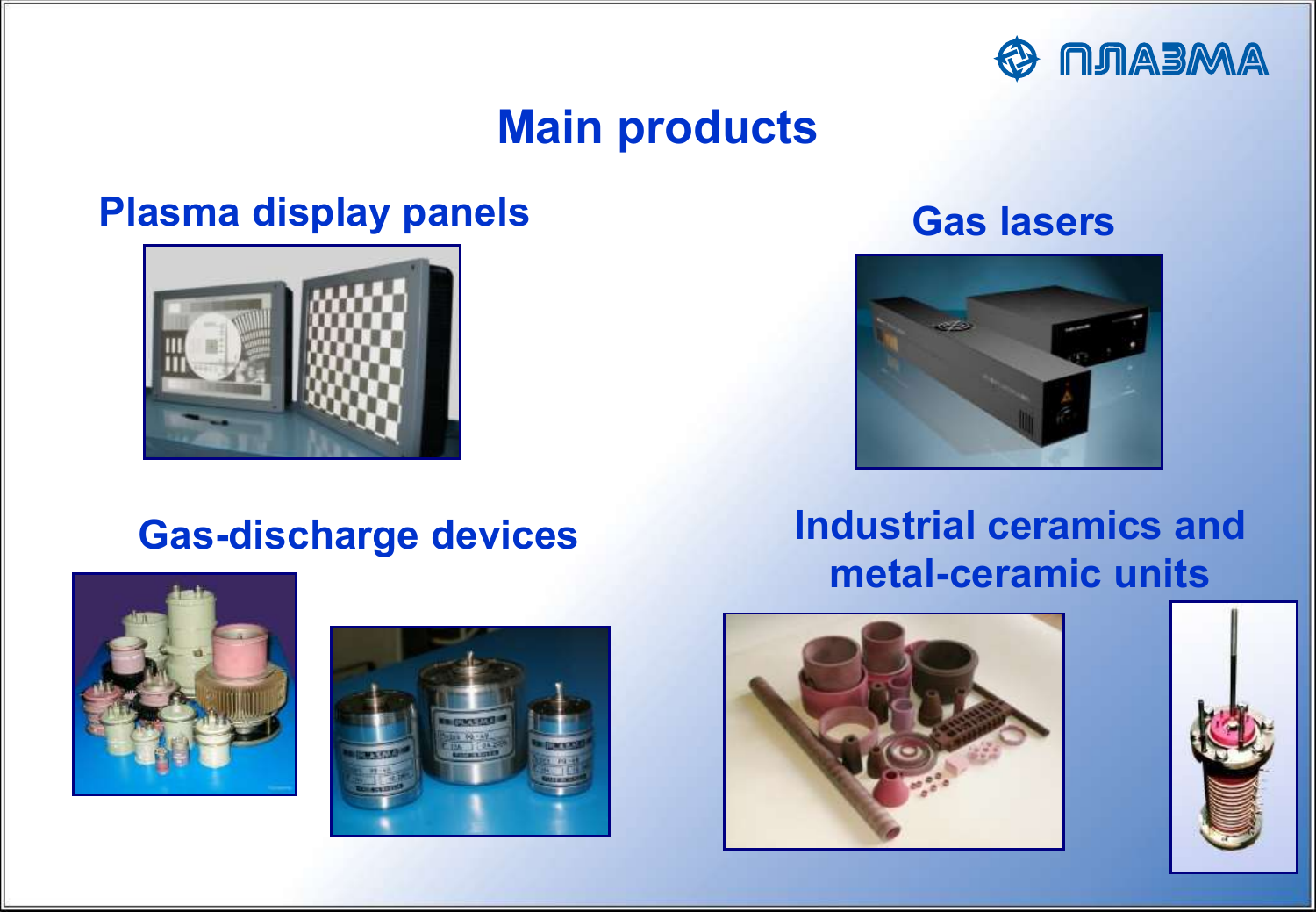

# **Plasma display panels**





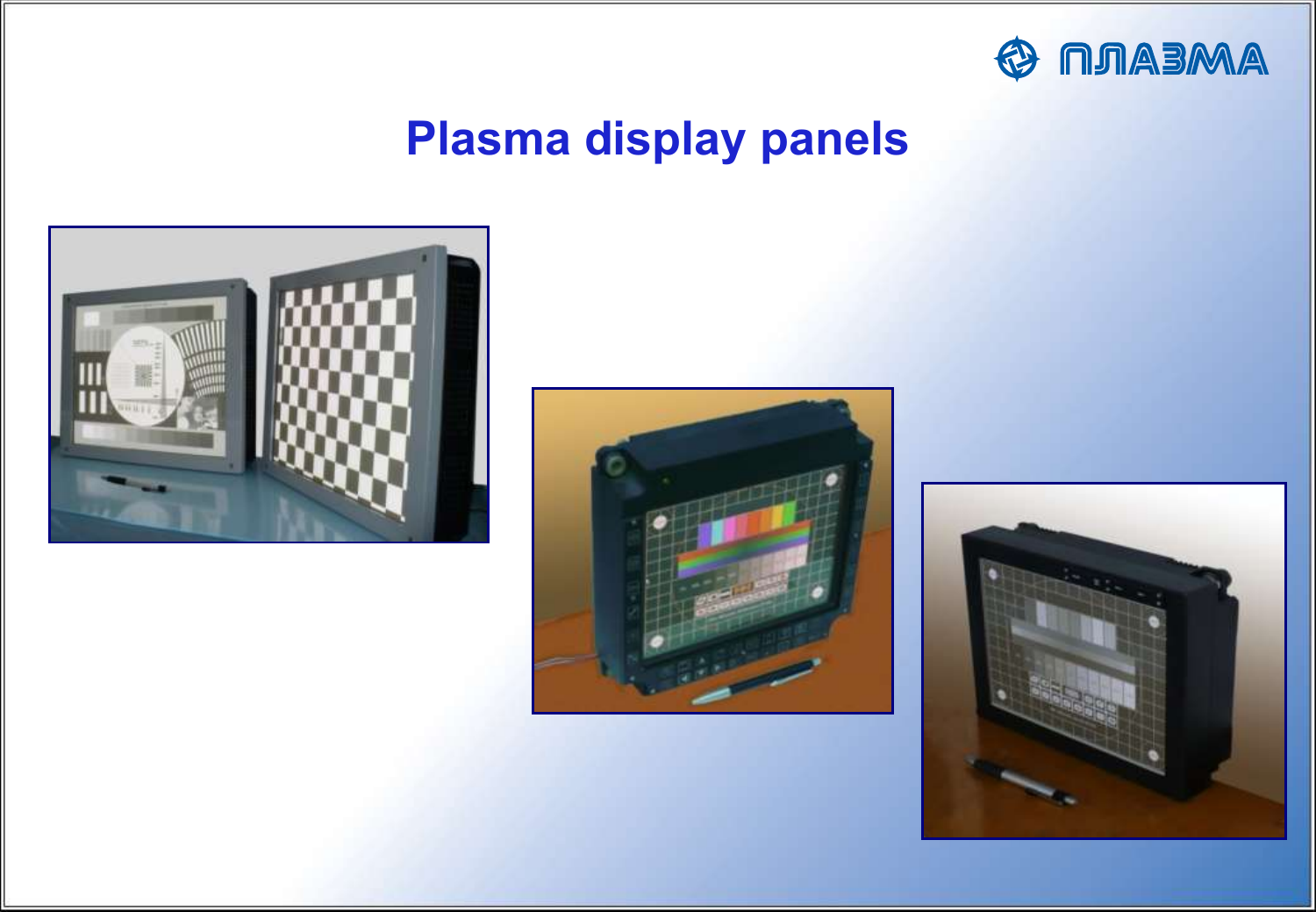

# **Competitive strengths**

- **wide operation and temperature range – minus 60...+60 °С**
- **short starting time – 2…4 seconds at minus 60 °С**
- **high mechanical durability, shock up to 500 g**
- **small operator's fatigue during mechanical vibration**
- **avia transportation**
- **resistance to special factors – light impulse and ionizing radiation**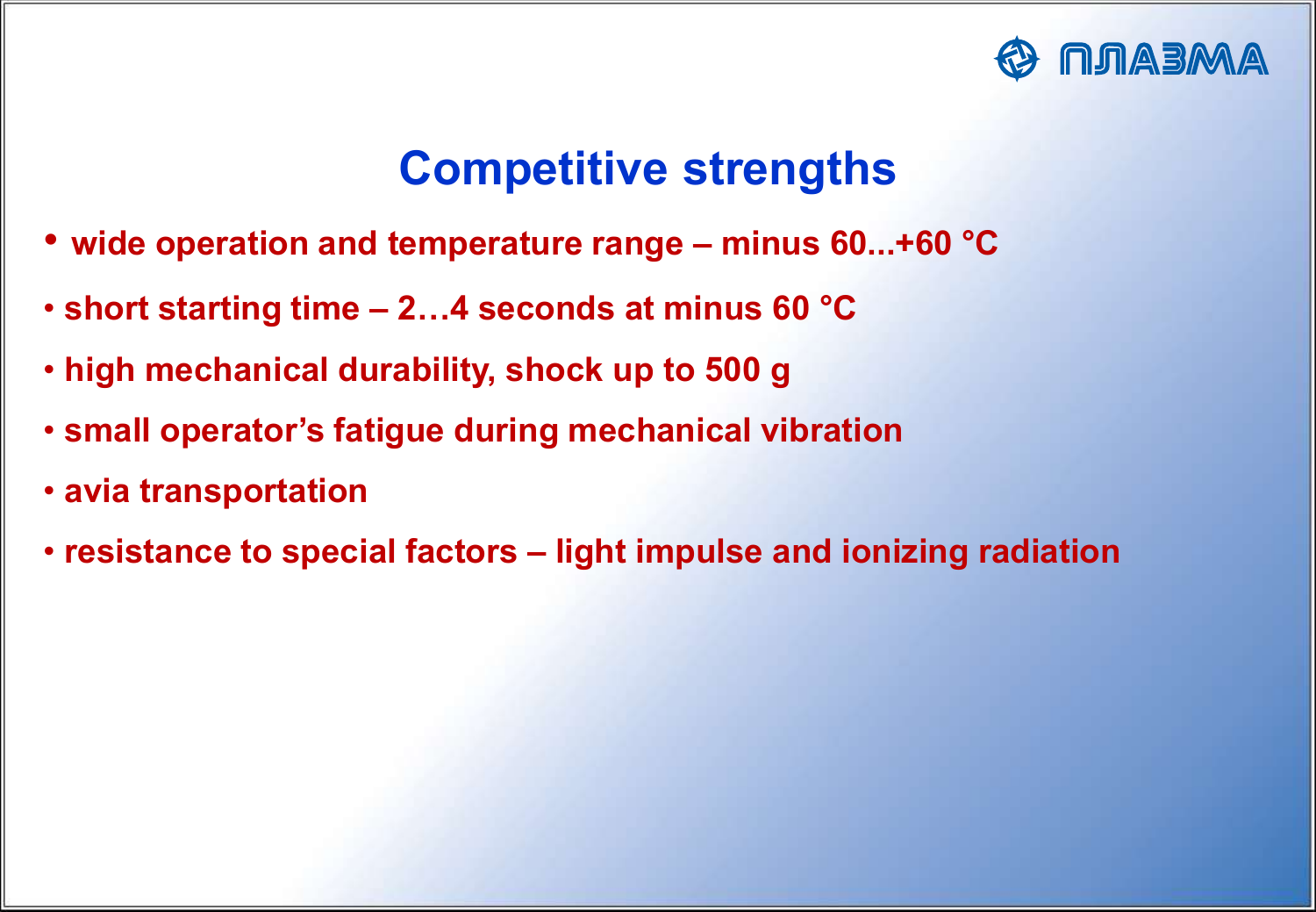

# **Gas lasers**

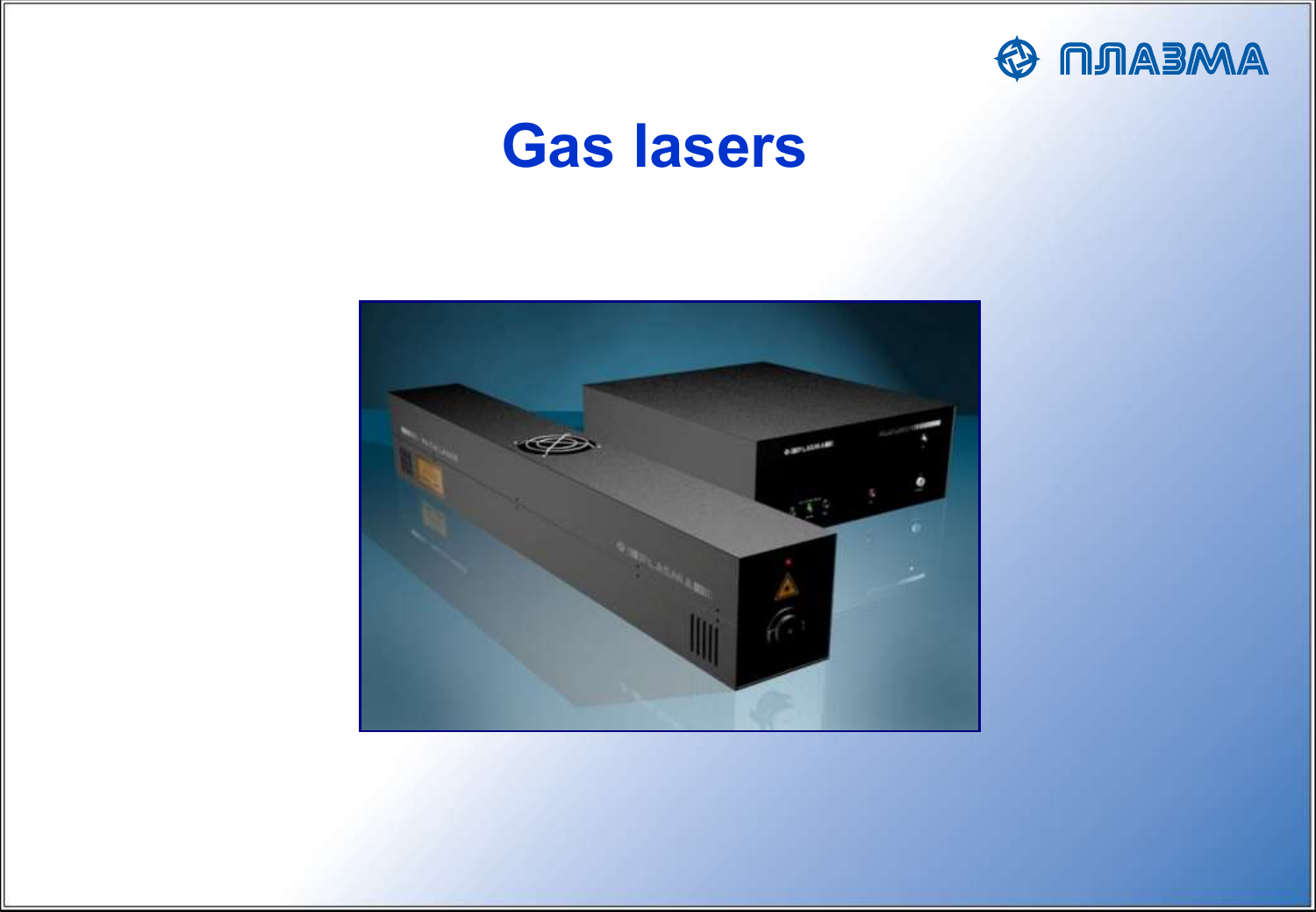

# **HeNe lasers**  $H$ <sup>He-Ne</sub>  $n$ A3EPII</sup> **IFICAASMARI**

**Helium-Neon lasers have generation spectrum in red (0,63um) and IR (1,15, 3,39, 5,4 um) spectral regions. Application: interferometric precise measurements (stabilized lasers), manufacturing machinery, research and development, medical equipment.**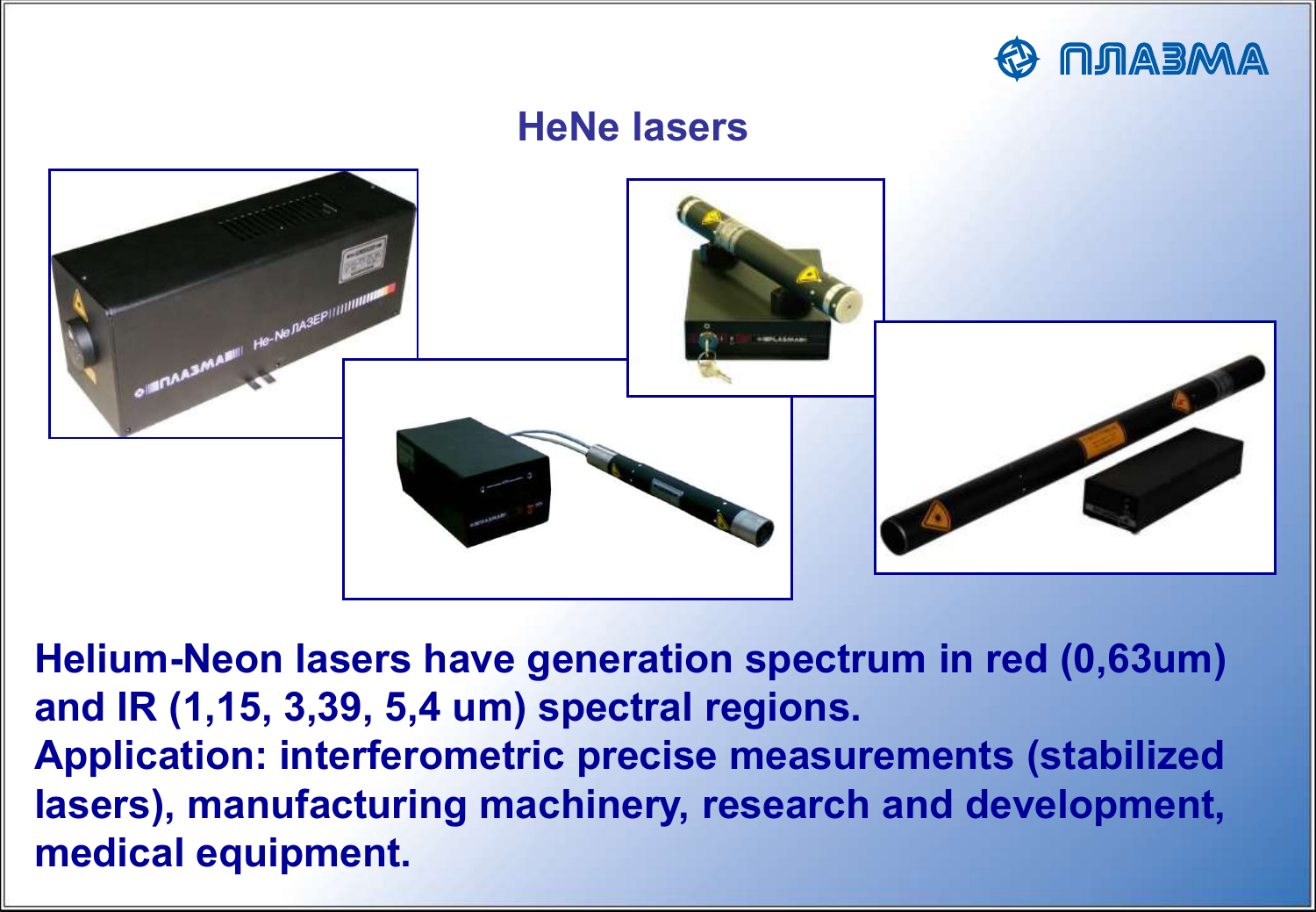

#### **HeNe laser tubes**







**Helium-Neon laser tubes are widely used for refurbishment of HeNe lasers; interferometry; high-accuracy precision measuring equipment for microelectronics and machinery units.**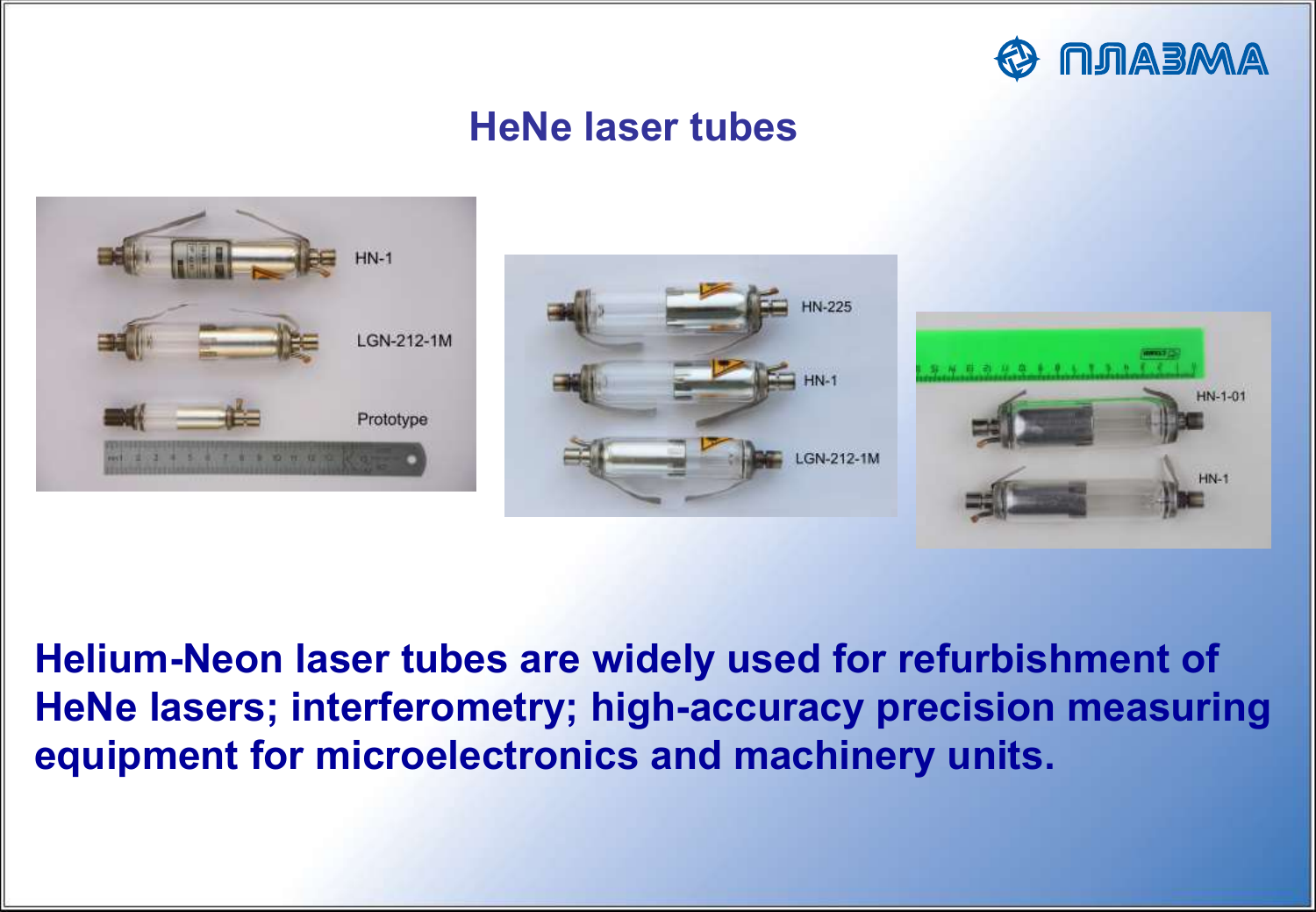

#### **CO2 lasers**



**Application: manufacturing machinery, research and development, measurement equipment, surveillance systems**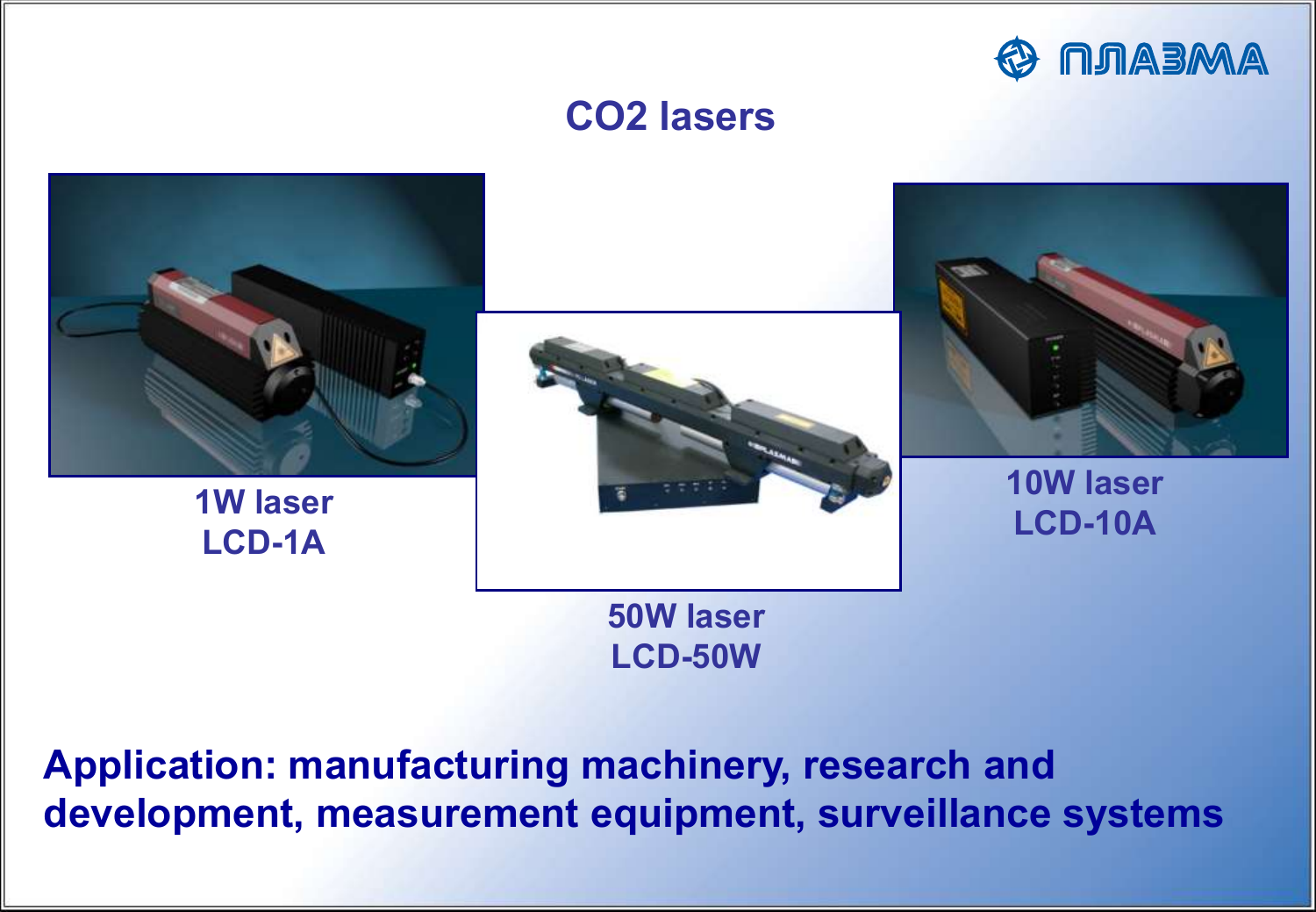

#### **Nitrogen lasers**



**Small size UV laser AIL-05**





**UV laser LGI-511 for microelectronics units**

**Laser AIL-3 for PDP photomask repair units**

**Nitrogen lasers have shown splendid performance in microelectronics units.**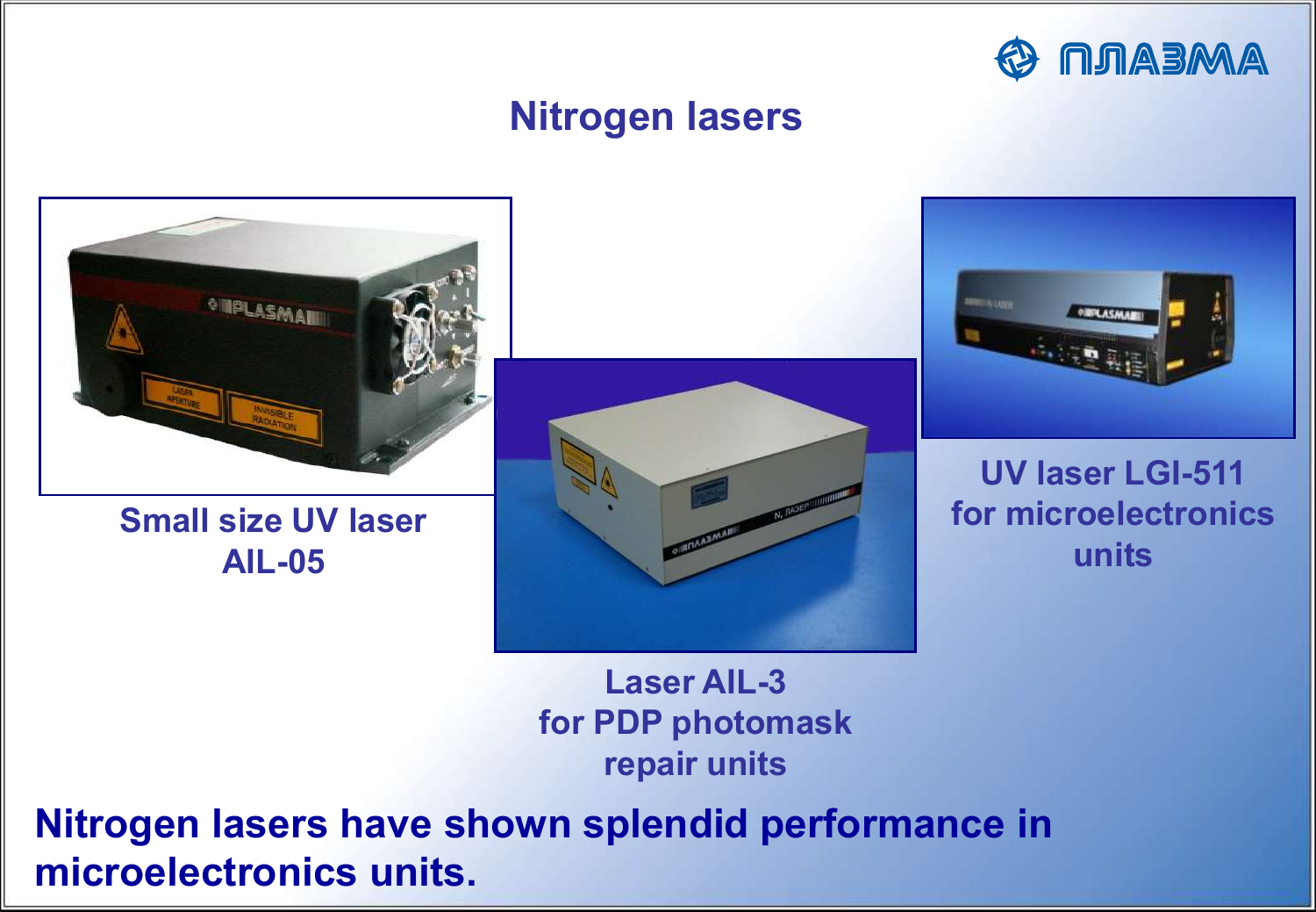

#### **HeCd lasers**



**Compact UV laser HCCL-30UM(I)**



**Compact lasers HCCL-4UM; HCCL-15UM**



**Two-wave laser HCL-40 with power 40mW**

**Application: research and development, stereolithorgaphy, production of holographic optical elements, metrology, biochemistry and cytometry, polygraphy, medical diagnostics and therapy.**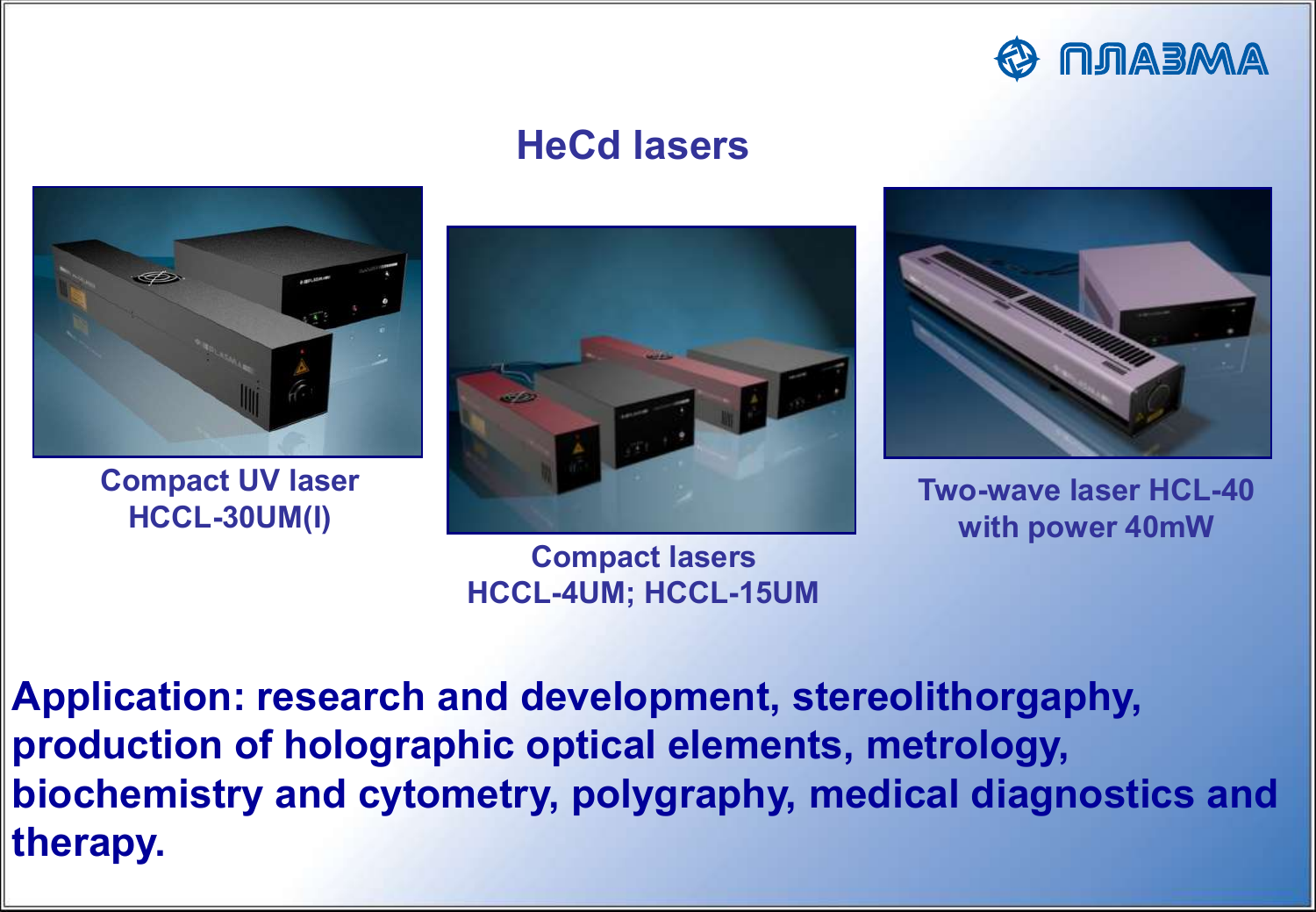

#### **Gas-discharge switching devices**



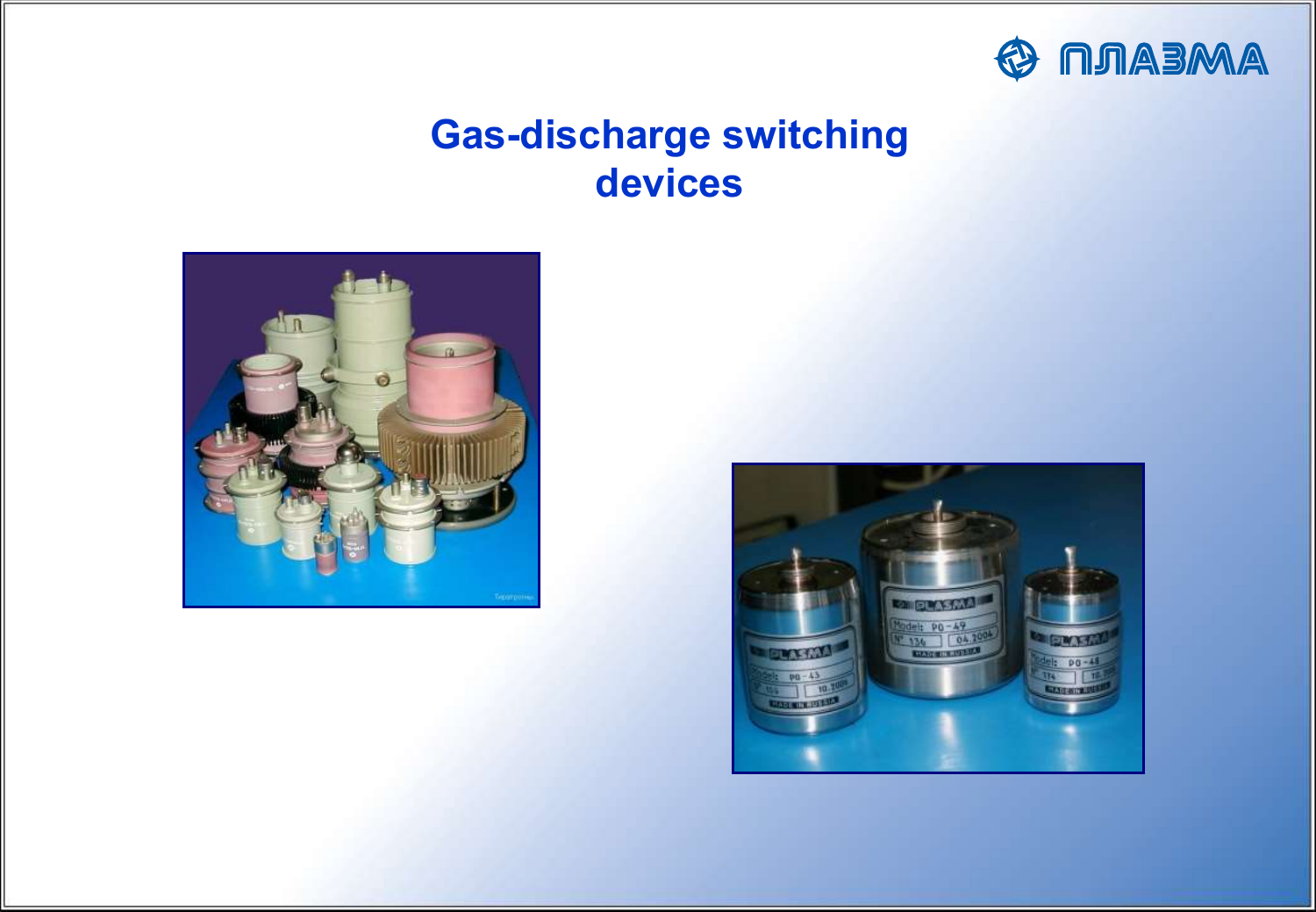

# **Thyratrons**









**Anode voltage from 6 to 50 kV; impulse currents in microsecond mode up to 3 kA; impulse currents up to 15 kA in nanosecond mode;**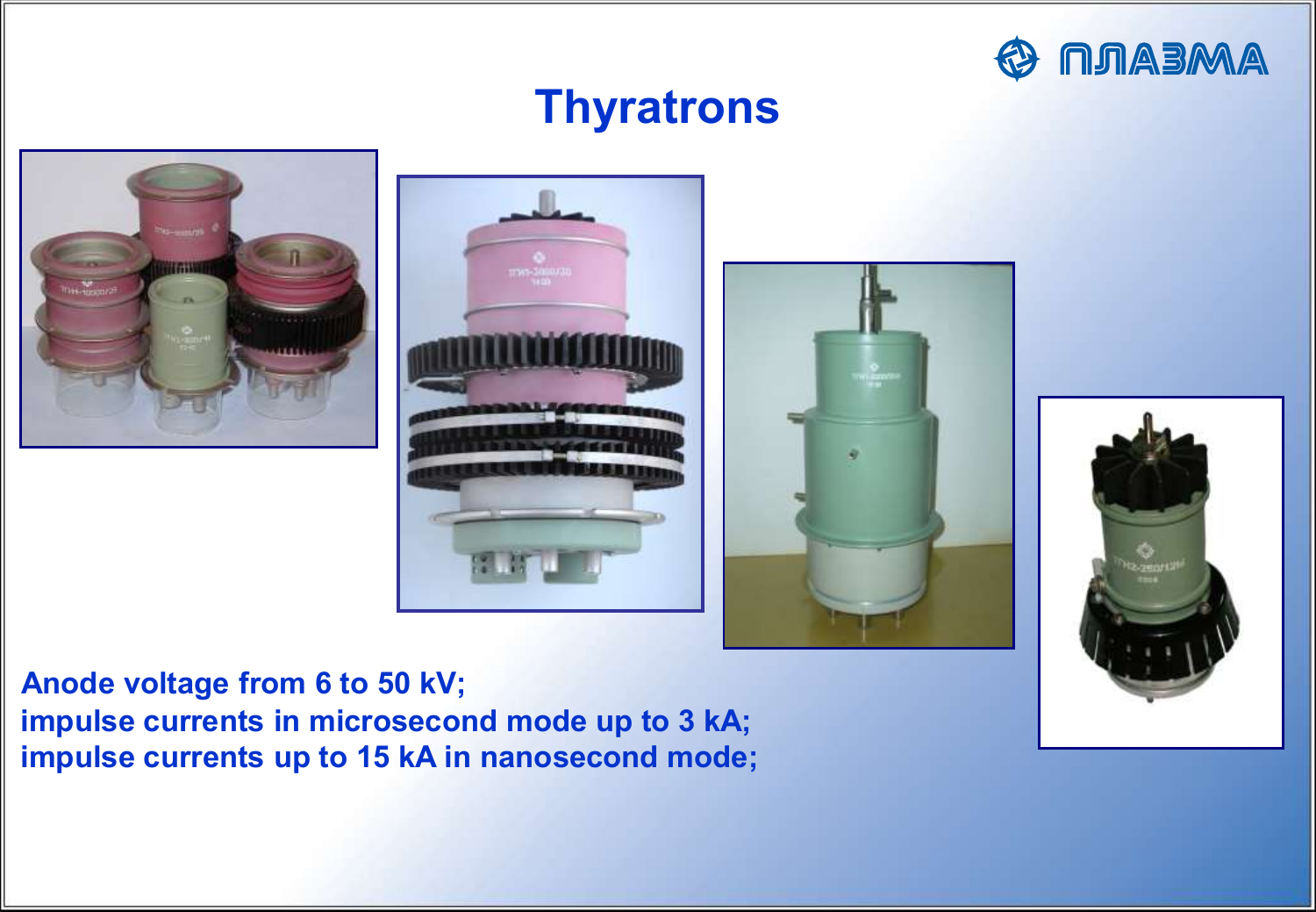



**High power surge arresters**

# **Spark-gaps**



**Triggered Spark Gaps**



**Surge arresters**



**Spark Gaps (Sharpeners)**



**Untriggered Spark Gaps**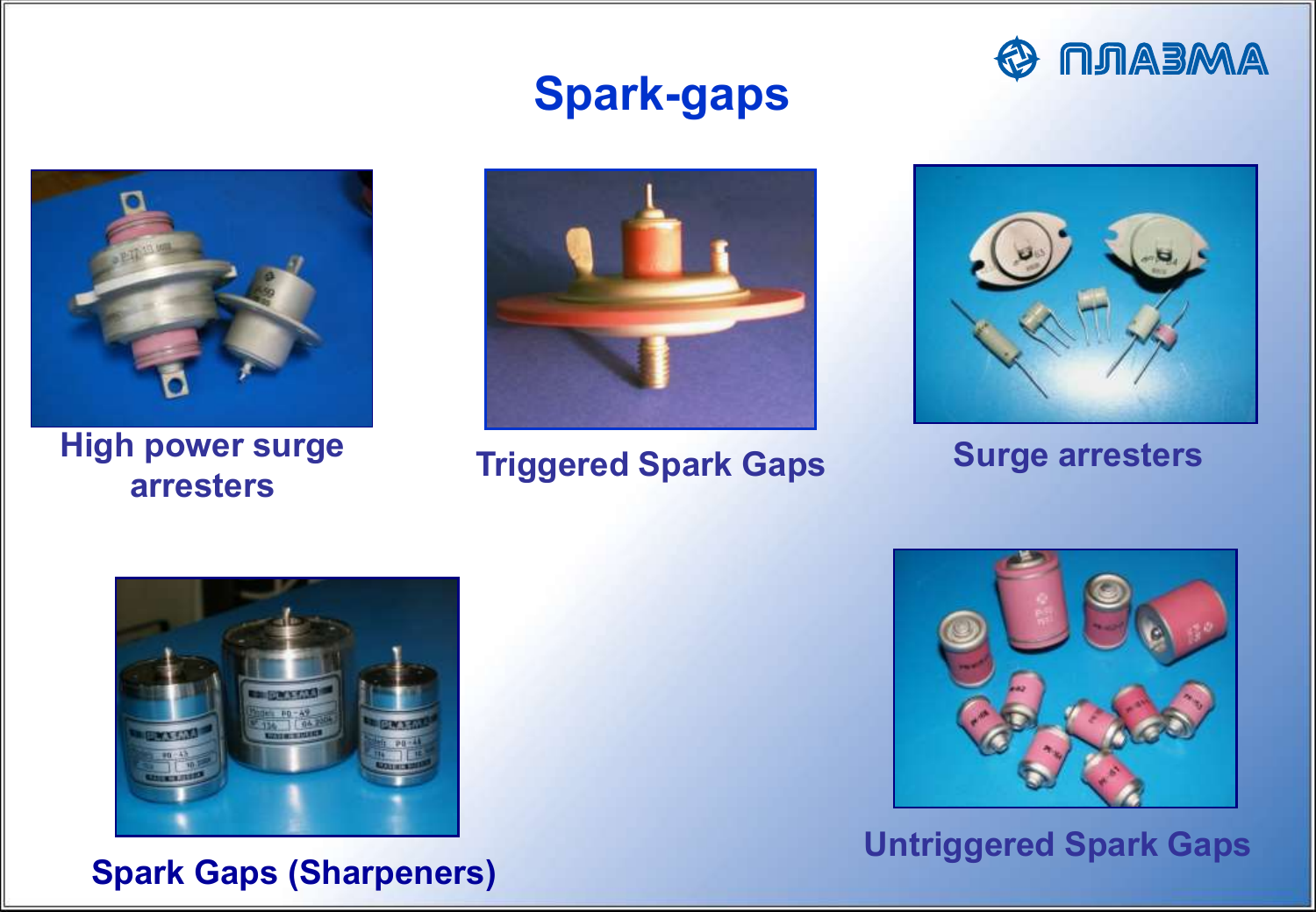

## **Metal ceramic pulse X-ray tubes**



• **Designed for use in X-ray devices and fault detectors.** • **Higher power and durability as against glass-metal analogues.**

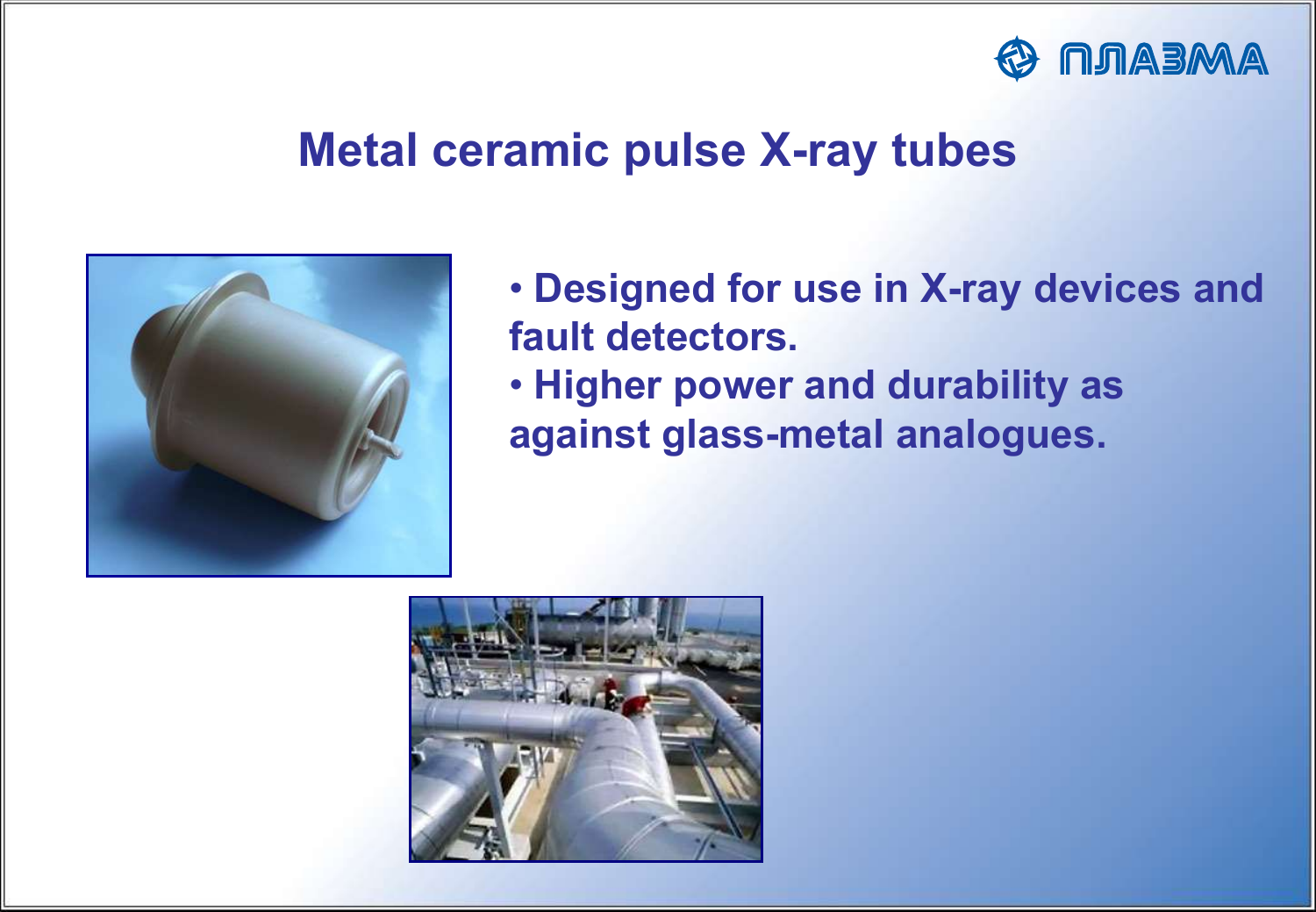

# **Application of switching devices**



 **Application of gas-discharge switching devices:**

**long-range navigation; radio-locating stations; weather radars; aircraft engine ignition systems;** 

**Protection of electronic equipment; geological exploration (neutron logging instruments, seismic exploration); medical equipment and many others.**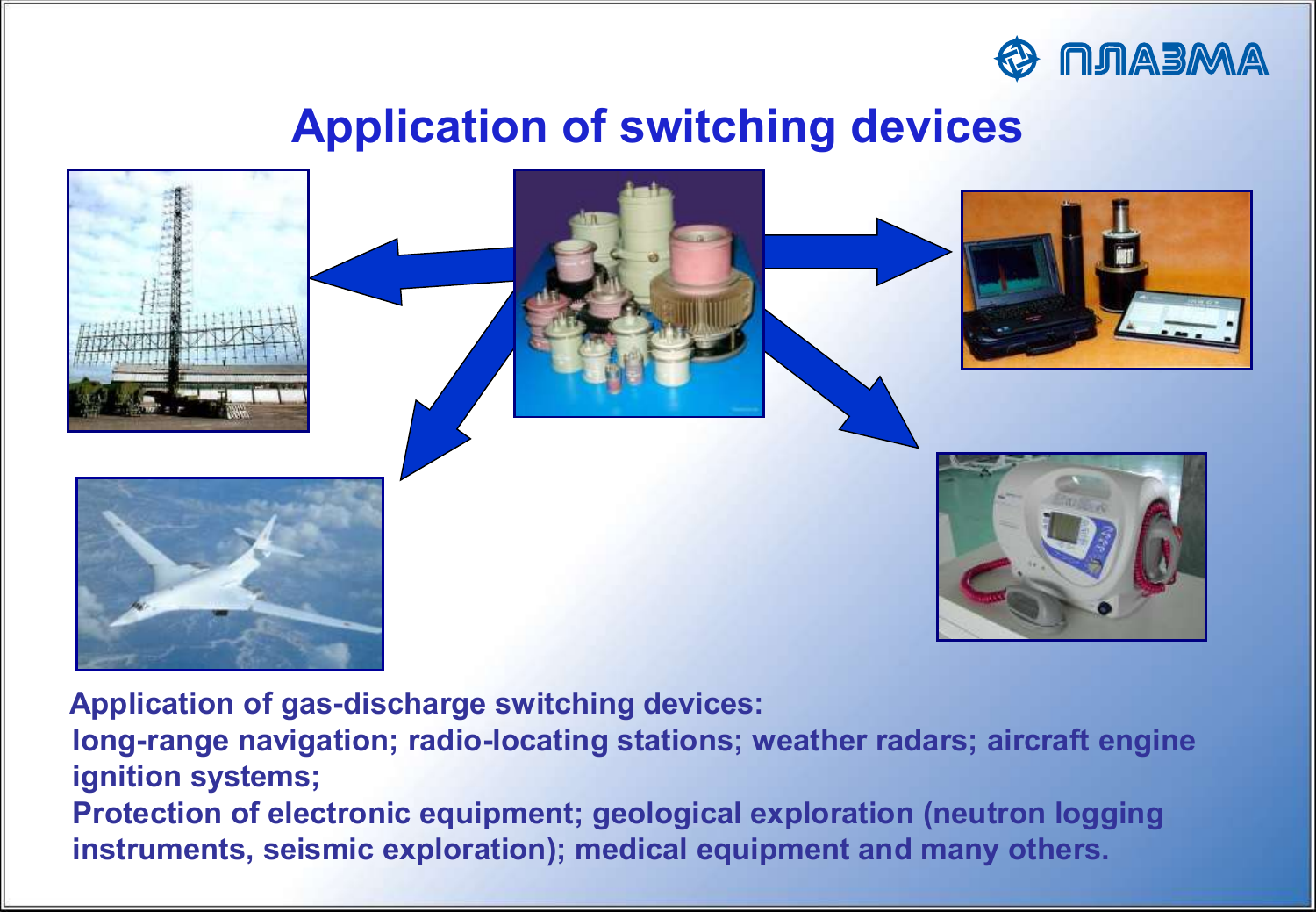

# **Ceramic parts and metal ceramic units**

#### **Industrial ceramics (rings, cylinders, muzzles etc.)**



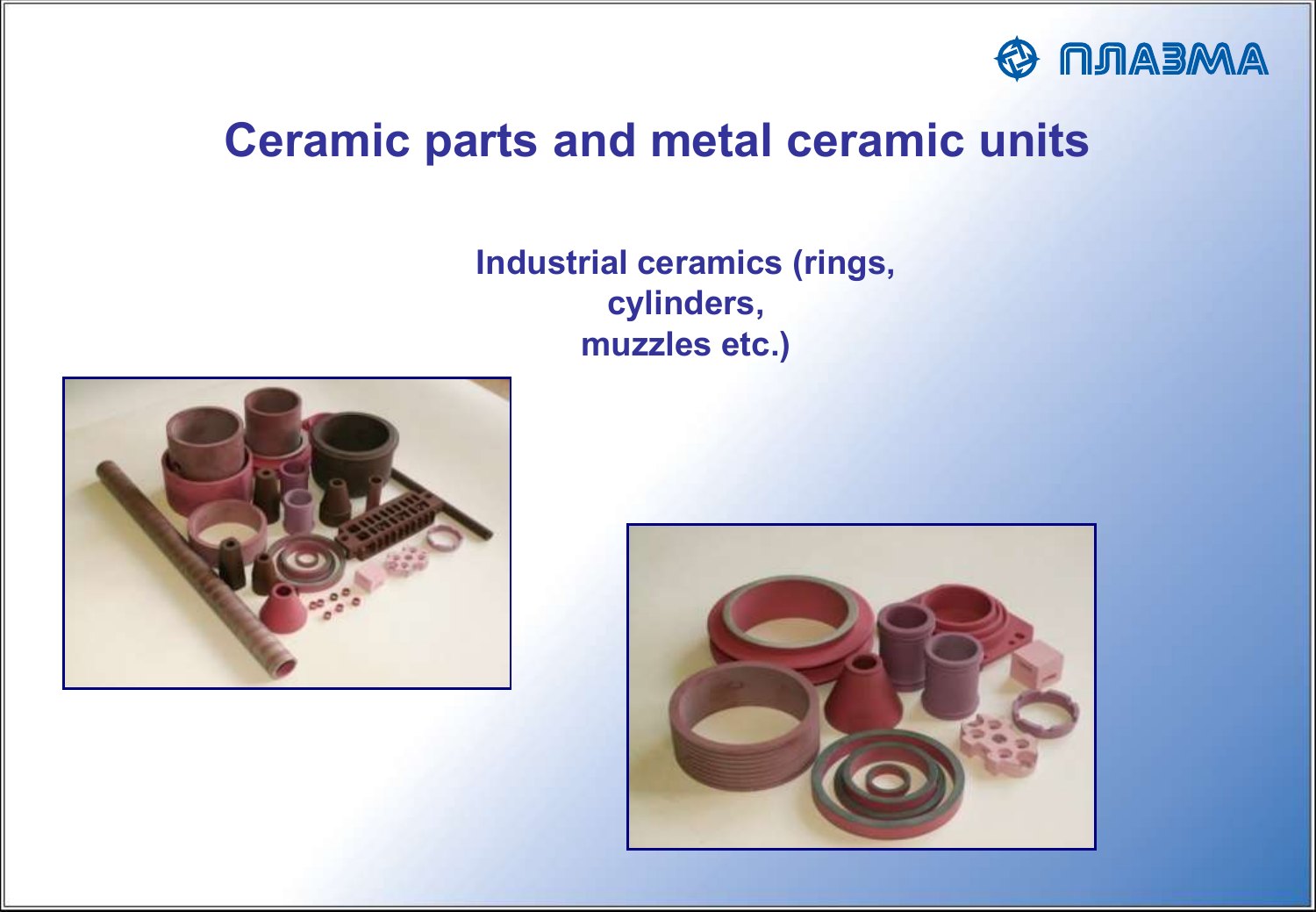



**Metal ceramic camera for toxic gas and explosives analyzer**



**Metal ceramic details for gas analyzers**